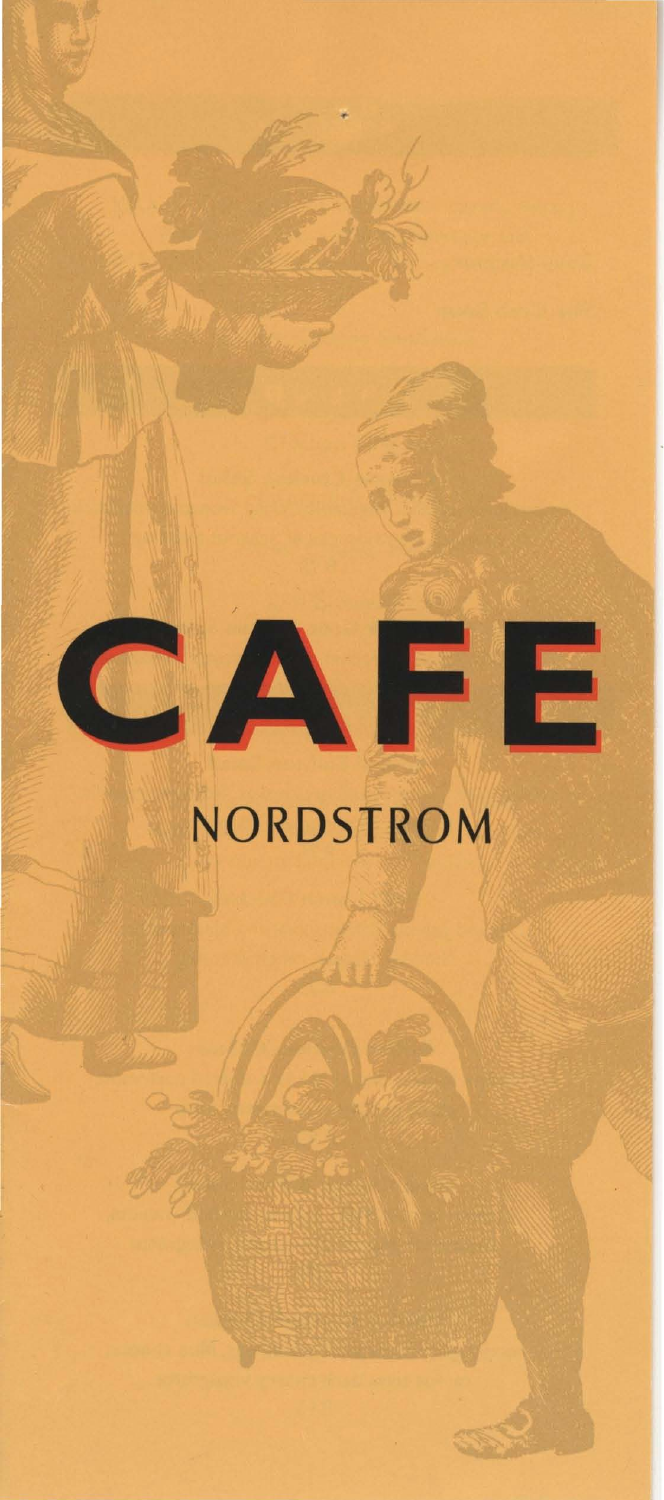|                      | SOUPS |      |      |  |
|----------------------|-------|------|------|--|
|                      |       |      |      |  |
|                      |       | cup  | bowl |  |
| <b>Soup Du Jour</b>  |       | 2.95 | 3.95 |  |
| <b>She Crab Soup</b> |       | 3.95 | 5.95 |  |
|                      |       |      |      |  |

#### **SALADS**

**Chinese Chicken Salad**  mixed greens, asian vegetables, crisp wontons, mandarin oranges, almonds, ginger sesame dressing 8.25

**Spinach & Goat Cheese Salad**  spinach, frisée, radicchio, crisp pancetta, croutons, balsamic dijon vinaigrette 7.50

**Grilled Salmon Salad**  mixed greens, marinated artichokes, fresh mozzarella, tomato, champagne vinaigrette 8.95

**BBQ Ranch Chicken**  mixed greens, tomato, cilantro, black beans, cheddar cheese, ranch dressing 8.25

**Grilled Chicken Caesar**  romaine lettuce, sliced chicken, shaved parmesan, garlic croutons, parmesan crisp 7.95

**Blue Cheese & Pear Salad**  romaine lettuce, baby greens, candied walnuts, sweet red pepper, champagne vinaigrette 7.95

**Walnut Crusted Chicken**  mixed greens, tomato, grated egg, blue cheese, carrot slaw, dark cherry vinaigrette

8.95

#### **SANDWICHES**

**Roast Beef Ciabatta** 

pepper crusted beef, arugula, roasted peppers, red onion, fontina cheese, horseradish aïoli, ciabatta bread 8.50

**Grilled Salmon BLT**  fresh salmon, applewood smoked bacon, romaine, tomato, garlic aïoli, toasted country bread 8.95

**Bistro Roast Chicken**  chicken breast, arugula, tomato, yellow pepper, basil, garlic aïoli, focaccia 7.50

**Tuna Salad**  house made albacore tuna salad, lettuce, tomato, harvest wheat 6.95

**Harvest Turkey**  natural roast turkey breast, lettuce, tomato, mayonnaise, wheat bread 6.50

**Chicken Salad**  house made chicken salad, honey, apples, lemon zest, lettuce, whole wheat bread 7.50

#### **PANINI**

**Crab Melt Panini**  crabmeat, old bay spice, tomato, provolone cheese, crisp country bread 8.95

**Chicken & Sun Dried Tomato Panini**  mozzarella cheese, basil, sun-dried tomatoes, garlic aïoli, crisp country bread 7.50

**Turkey Club Panini**  turkey, tomato, applewood smoked bacon, white cheddar cheese, crisp country bread 7.95

#### P **I Z"Z A**

**Manhattan Pizza**  italian sausage, capicolla, pepperoni, roasted garlic tomato sauce, basil, mozzarella and provolone cheeses 7.95

**Margherita Pizza**  tomato, basil, mozzarella and provolone cheeses 6.50

> **BBQ Chicken Pizza**  roasted chicken, **bbq** sauce, red onion, cilantro, provolone cheese 7.50

#### **SPECIALTIES**

**Pasta Rossa**  grilled chicken, fusilli pasta, bacon, mushrooms, spinach, tomato cream sauce 8.95

**Shrimp Pomodoro**  spaghettini pasta, seared shrimp, seasonal tomatoes, fresh mozzarella, roasted garlic tomato sauce, olive tapenade 9.95

**Asparagus & Portobello Fettuccine**  asparagus, portobello mushroom, tomato, spinach, basil, roasted garlic, parmesan cheese, white wine butter sauce

7.95

**Spicy Chicken Penne**  blackened chicken, sautéed peppers, onions, mushrooms, parmesan cream sauce 8.50

> **Grilled Atlantic Salmon**  sun-dried tomato tapenade 8.95

**Herb Roasted Chicken**  rosemary, thyme, parsley and chives 8.50

**04/04 EC**